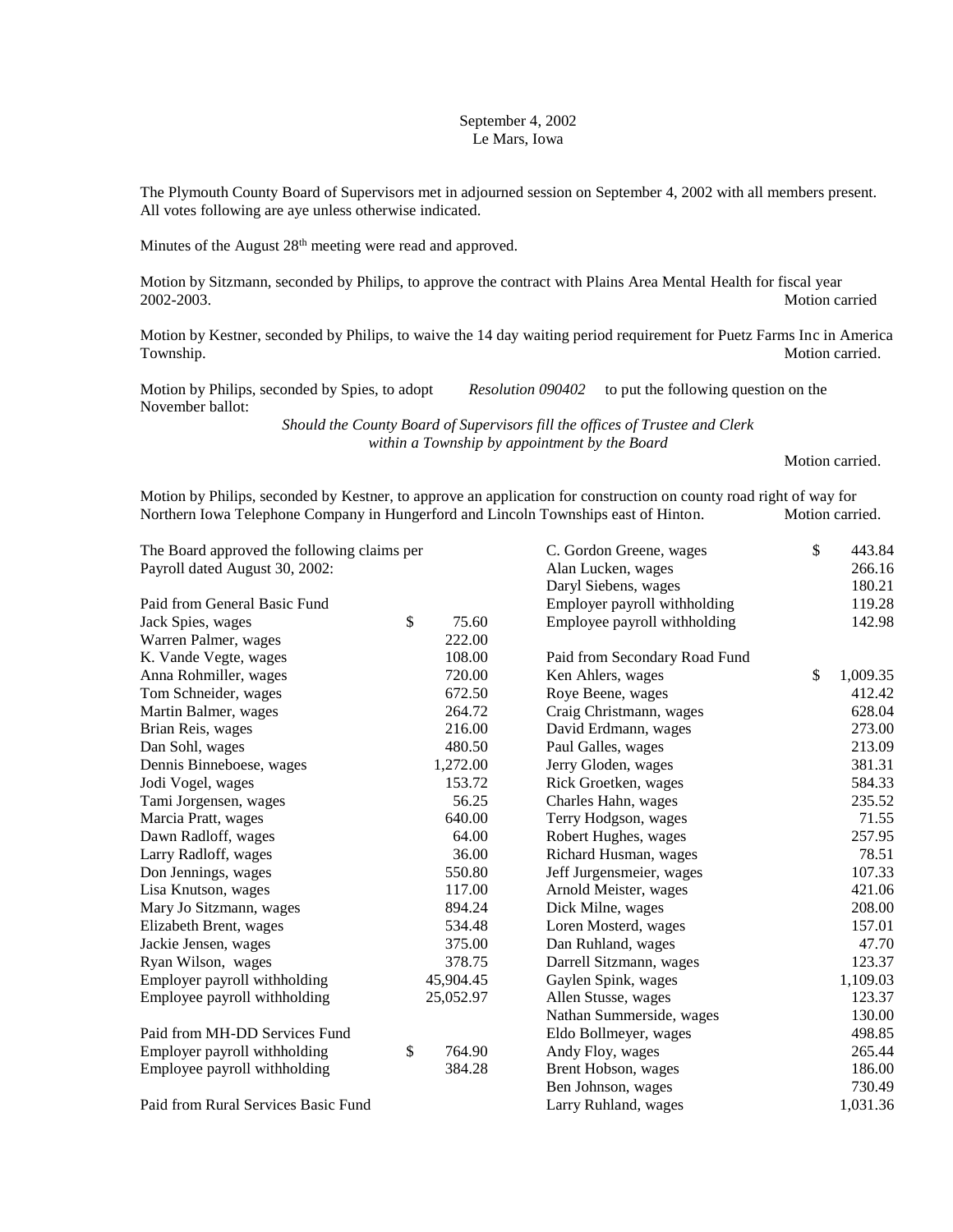| Lance Spink, wages                        | \$<br>310.00   | Terry Hedum, reserve pay                   | \$ | 1.00      |
|-------------------------------------------|----------------|--------------------------------------------|----|-----------|
| Employer payroll withholding              | 11,712.64      | Tamara Jorgensen, reserve pay              |    | 1.00      |
| Employee payroll withholding              | 21,117.07      | Paul Kolker, reserve pay                   |    | 1.00      |
|                                           |                | Legal Directories, supplies                |    | 50.60     |
| Paid from Local Emergency Management      |                | Tad Masteller, reserve pay                 |    | 1.00      |
| Employer payroll withholding              | \$<br>83.75    | Tom Schneider, reserve pay                 |    | 1.00      |
| Employee payroll withholding              | 124.23         | Visa, fuel                                 |    | 24.15     |
|                                           |                | Gayle Walhoff, office labor                |    | 1,505.00  |
| Paid from Co Assessor Agency Fund         |                |                                            |    |           |
| Employer payroll withholding              | \$<br>4,251.77 | Recorder                                   |    |           |
| Employee payroll withholding              | 2,610.43       | Standard Office, supplies                  | \$ | 5.29      |
|                                           |                |                                            |    |           |
| Paid from E911 Fund                       |                | Veterans Affairs                           |    |           |
| Shawn Olson, wages                        | \$<br>27.00    | Donald Neunaber, registration              | \$ | 15.00     |
| Lisa Knutson, wages                       | 198.00         | Standard Office, supplies                  |    | 96.21     |
| Employer payroll withholding              | 25.54          | Don Taylor, registration                   |    | 15.00     |
| Employee payroll withholding              | 30.15          | Gordon Tentinger, registration, mileage    |    | 63.60     |
|                                           |                | Richard Wilkens, transport to VA           |    | 50.00     |
| <b>GENERAL BASIC</b>                      |                |                                            |    |           |
| Board of Supervisors                      |                | <b>Conservation Board</b>                  |    |           |
| Kingsley News Times, proceed              | \$<br>371.53   | NorthWest REC, electric                    | \$ | 605.15    |
| Jack Spies, meals/mileage @ meeting       | 81.03          |                                            |    |           |
|                                           |                | Health Board                               |    |           |
| Auditor                                   |                | Floyd Valley Hlth, qrtrly allotment        | S. | 20,405.00 |
|                                           | 6.50           |                                            |    |           |
| Margaret Adler, election worker           | \$             |                                            |    |           |
| Ardis Hartmann, election worker           | 65.00          | Weed Commission                            |    |           |
| Marion Kilstromn, election worker         | 93.80          | Bomgaars, parts                            | \$ | 119.19    |
| Kinsley News Times, election notice       | 70.88          |                                            |    |           |
| Joann Kots, election worker               | 65.00          | <b>Human Services</b>                      |    |           |
| Audrey Kurth, election worker             | 6.50           | Lora DeLair, cleaning services             | \$ | 240.00    |
| Deloris Milbrodt, election worker         | 65.00          | MidAmerican Energy, gas & electric         |    | 379.81    |
| Option 1, mapping maintenance             | 357.50         | Standard Office, supplies                  |    | 170.25    |
| Red's Printing, supplies                  | 10.27          | U.S. Cellular, service                     |    | 95.39     |
| Verizon Wireless, service                 | 24.01          | Wal-Mart, supplies                         |    | 20.47     |
| Treasurer                                 |                | <b>Correctional Services</b>               |    |           |
| Linda Dobson, mileage, supplies           | \$<br>35.41    | Ad/Vantage, jail booking program           | \$ | 167.00    |
| Iscta, dues                               | 225.00         | Bekins Fire/Safety, service                |    | 28.00     |
|                                           | 50.00          | Presto-X-Co, pest control                  |    | 21.50     |
| Lason Inc, data storage                   |                |                                            |    | 110.33    |
| Red's Printing, paper, envelopes          | 259.94         | Wal-Mart, supplies                         |    |           |
|                                           |                | Woodbury Co Sheriff, electronic monitoring |    | 56.70     |
| <b>County Attorney</b>                    |                |                                            |    |           |
| ABC Travel, air travel                    | \$<br>1,123.00 | District Court                             |    |           |
| Frontier Communications, service          | 174.00         | Woodbury Co Sheriff, fees                  | \$ | 33.46     |
| Iowa Co Attys Assn, registration          | 20.00          |                                            |    |           |
| Darin Raymond, mileage, supplies, upgrade | 419.32         | Communications                             |    |           |
| Red's Printing, paper                     | 79.08          | McLeod USA, service                        | \$ | 299.08    |
| Siouxland Reporting, deposition           | 280.65         | NorthWest REC, utilities                   |    | 40.00     |
| Mark Sturgeon, transcript                 | 14.75          | Union Co Electric Coop, utilities          |    | 33.08     |
| Sweeney Court Reporting, depositions      | 451.35         |                                            |    |           |
|                                           |                | Courthouse                                 |    |           |
| Sheriff                                   |                | Campbell's Electric, electrical work       | \$ | 654.46    |
| Darwin Betsworth, reserve pay             | \$<br>1.00     | Presto-X-Co, pest control                  |    | 76.50     |
| Steph Campbell, reserve pay               | 1.00           | ServiceMaster, cleaning services           |    | 125.00    |
| Dawn Fifita, reserve pay                  | 1.00           |                                            |    |           |
| Gary Gearke, reserve pay                  | 1.00           | Juvenile Probation                         |    |           |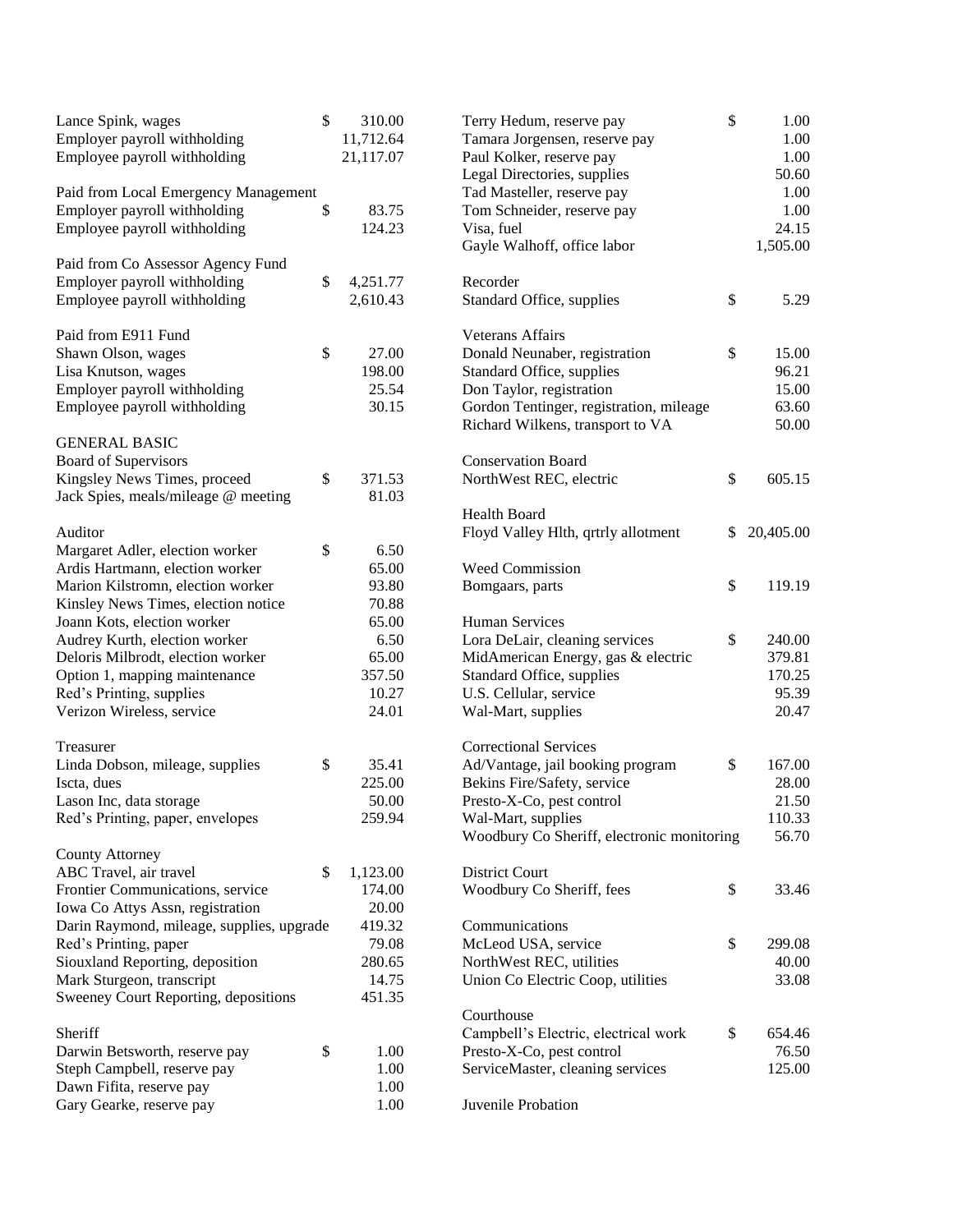| \$<br>Craig Bauerly, fees                    | 50.00     | <b>SECONDARY ROAD FUND</b>                 |              |
|----------------------------------------------|-----------|--------------------------------------------|--------------|
| Crawford Co Sheriff, fees                    | 16.72     | <b>County Engineer</b>                     |              |
| Sioux Co Sheriff, fees                       | 127.30    | Akron Mercy Medial, safety                 | \$<br>63.00  |
| Youth Emergency Services, med charges        | 723.22    | Amoco Oil, gasoline                        | 8.75         |
|                                              |           | Arnold Motor, parts                        | 40.60        |
| Economic Development                         |           | AT&T, sundry                               | 151.78       |
| Frontier Communications, service<br>\$       | 35.23     | Bekins Fire/Safety, safety                 | 335.26       |
| McLeod USA, service                          | 8.00      | Gary Bohnenkamp, damages                   | 528.50       |
|                                              |           | Bomgaars, sundry                           | 228.18       |
| Nondepartmental                              |           | Brower Construction, concrete              | 1,514.15     |
| \$<br>Paul Betsworth, ins reimb              | 221.22    | Calhoun-Burns & Assoc, outside engineer    | 844.35       |
| Byron Blackburn, trustee meeting             | 20.00     | Chief Supply, supplies                     | 57.90        |
| Barbara Braun, ins reimb                     | 19.07     | Allen Erichsen, damages                    | 528.50       |
| Paul Galles, ins reimb                       | 164.56    | Fort Dodge Asphalt, K18, L12               | 6,247.09     |
| Linda Gaumnitz, ins reimb                    | 50.86     | Graves Construction, projects              | 75,570.40    |
| Jerry Gloden, ins reimb                      | 24.00     | John Hodgen, damages                       | 1,323.00     |
| Jolynn Goodchild, ins reimb                  | 91.84     | Marie Hughes, damages                      | 818.00       |
| Harley Hiemstra, trustee meeting             | 20.00     | K & R Repair, outside service              | 25.00        |
| Larry Hoffman, ins reimb                     | 22.00     | Kimball-Midwest, shop tools                | 64.82        |
| IMWCA, work comp premium #3                  | 6,018.00  | Knoer Truckin', granular                   | 103,659.43   |
| Leonard Kommes, ins reimb                    | 234.00    | Kooiker, Inc, LB-033510                    | 27,880.00    |
| LeMars Insurance Agency, add'l coverage      | 1,965.00  | Lamperts, lumber                           | 118.97       |
| James Lindgren, trustee meeting              | 20.00     | LeMars Glass, parts                        | 40.66        |
| K. Kae Meyer, ins reimb                      | 25.44     | Lundell Construction, tile & intakes reimb | 2,502.00     |
| Sharon Nieman, ins reimb                     | 29.00     | MidAmerican Energy, sundry                 | 558.41       |
| Floyd Pfaffle, trustee meeting               | 20.00     | Midwest Equipment, parts                   | 8.14         |
| Larry Radloff, ins reimb                     | 90.65     | Mouw Motors, parts                         | 725.06       |
| Jill Renken, ins reimb                       | 37.41     | North West REC, sundry                     | 18.00        |
| Dan Ruhland, ins reimb                       | 123.96    | Nuebel Chevrolet, sundry                   | 299.83       |
| Michelle Ryan, ins reimb                     | 118.71    | Ovel Forest Products, signs                | 5,230.08     |
| Curt Sitzmann, ins reimb                     | 271.89    | Performance Tire, tires & tubes            | 200.28       |
| Jack Spies, ins reimb                        | 11.54     | Ply Co Treasurer, grounds                  | 510.00       |
| Nathan Summerside, ins reimb                 | 40.80     | Ply Co Tire, tire & tubes                  | 160.00       |
| David Vander Hamm, ins reimb                 | 444.28    | Red's Printing, safety                     | 124.00       |
| Woodbury Co Auditor, court office space      | 1,125.67  | Dean Schroeder, damages                    | 549.50       |
|                                              |           | Share Corp, miscellaneous                  | 59.54        |
| <b>MH-DD SERVICES FUND</b>                   |           | Darrell Sitzmann, mileage                  | 20.16        |
| Mental Health Administrator                  |           | Eric Sitzmann, grounds                     | 60.00        |
| \$<br>Craig Bauerly, fees                    | 50.00     | Southern Sioux Co Rural, sundry            | 71.25        |
| W.E. (Gene) Collins, fees                    | 50.00     | Luke Steeg, 8-17/24-02                     | 45.00        |
| Hope Haven, services for 7/02                | 4,017.40  | Sterling, parts                            | 422.65       |
| Mid-Step Services, services for 7/02         | 1,280.00  | Transit Works, equipment                   | 125.23       |
| Plymouth Life, services for 7/02             | 11,994.40 | Tri-State Overhead, buildings              | 51.50        |
| Chad Thompson, fees                          | 30.00     | Wal-Mart, supplies                         | 89.99        |
| Timmins Construction, waiver home costs      | 79,500.00 | Zep Manufacturing, miscellaneous           | 530.10       |
| Village NW Unlimited, B51 for 1/02           | 506.20    |                                            |              |
|                                              |           | <b>LOCAL EMERGENCY MANAGEMENT</b>          |              |
| RURAL SERVICES BASIC FUND                    |           | <b>Local Emergency Management Services</b> |              |
| Sanitarian                                   |           | Frontier Communications, service           | \$<br>308.45 |
| \$<br>Stan Anderson, well closing            | 86.64     | Fuel'n'More, fuel                          | 43.91        |
| C Gordon Greene, mileage                     | 167.10    | Gary Junge, conference expenses            | 151.42       |
|                                              |           | MidAmerican Energy, utilities              | 219.07       |
| Nondepartmental                              |           |                                            |              |
| Darling International, dead animal pick-up\$ | 20.00     | CO ASSESSOR AGENCY FUND                    |              |
| Hungry Canyons Alliance, dues                | 2,500.00  | <b>County Assessor</b>                     |              |
|                                              |           | Judith DeBoer, mileage                     | \$<br>31.80  |
|                                              |           |                                            |              |